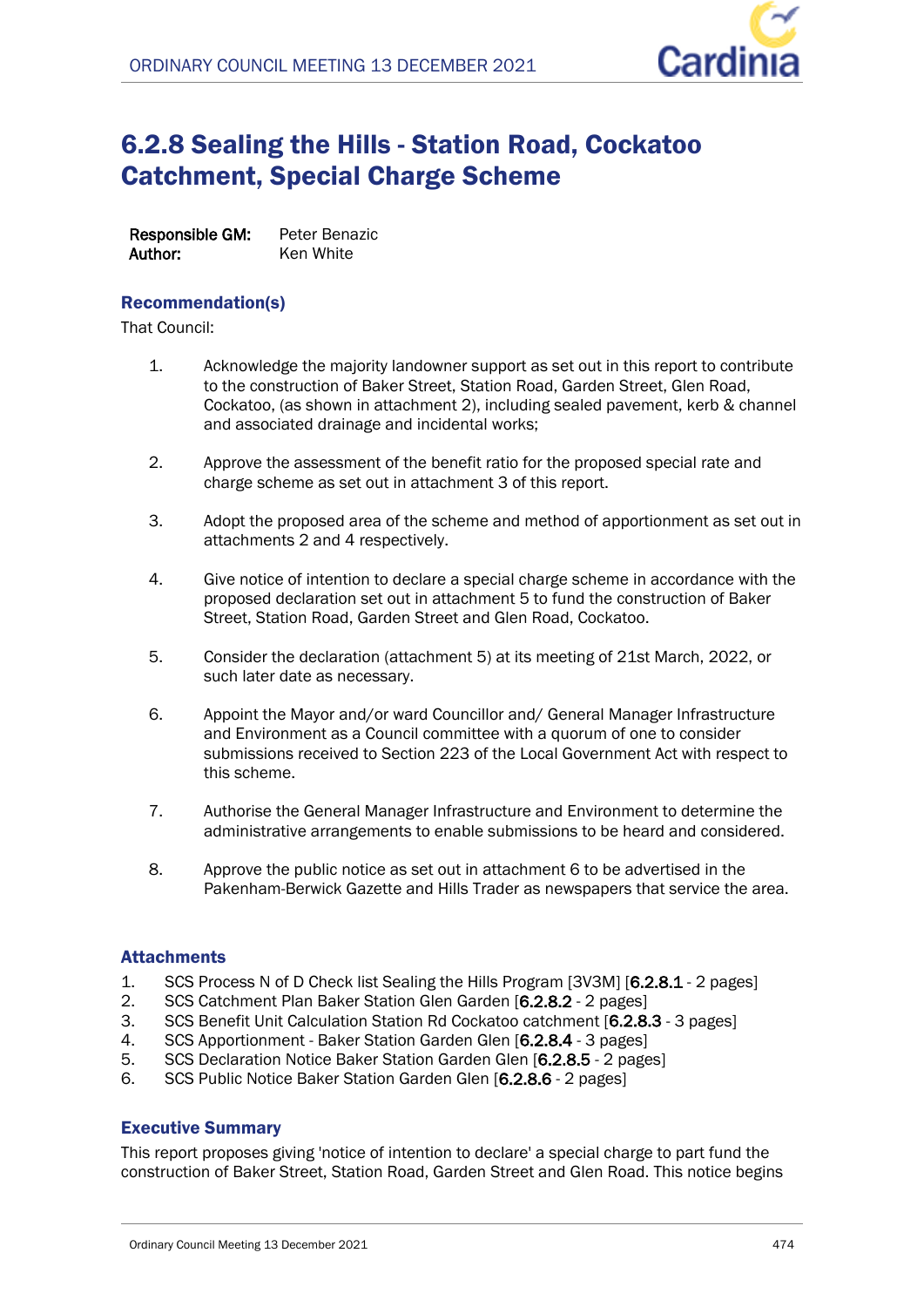

the formal consultation process at the commencement of the statutory process that enables Council to levy a special charge, (refer attachment 1).

The Station Road, Cockatoo catchment is included in the Australian Government funded "Sealing the Hills" program. A recent survey of the landowners in the indicated roads in this catchment indicated 74% landowner support to contributing to a scheme from the responses received. Included landowners will receive special benefit as a result of the works including improved resident amenity, reduction in dust and associated health issues, improved drainage, less wear and tear on vehicles, reduced road maintenance costs and overall improved liveability.

The preliminary estimated cost of the proposed works is \$2,535,750 of which \$612,500 is proposed to be funded via the proposed special charge contribution received from the included landowners. This will leave an approximate balance of \$1,923,250 to be funded from the Australian Government grant.

Property owner contributions have been assessed on the basis of the benefit gained by each existing developed or vacant allotment, capped by Council at \$7,000 per benefit unit, (refer to benefit unit definition below). Councils special rates and charges policy provides for levies to be paid in quarterly instalments that include principle and interest. For the Sealing the Hills program it has been decided that a maximum seven (7) payment period be adopted. The financial hardship provisions of this policy provides further relief to those owners demonstrating genuine financial hardship.

### **Background**

The Station Road, Cockatoo catchment that includes Baker Street, Station Road, Garden Street and Glen Road is included for construction in Councils Sealing the Hills program. The properties included are shown on the plan included as attachment 2 to this report.

A survey of the property owners within the scheme boundary, (total of 88), was undertaken asking if they were in support of contributing to a special charge scheme at a capped contribution rate of \$7,000 per benefit unit, with a benefit unit being defined as:

- Existing lots, either developed or vacant, that gain, or will gain, primary (vehicular) access from a road being constructed would generally be required to contribute one benefit unit (\$7,000) towards the cost of construction.
- Existing lots, either developed or vacant, with side or rear abuttal to a road being constructed would generally be required to contribute one half benefit unit (\$3,500) towards the cost of construction.
- Existing lots, either developed or vacant, that gain, or will gain, primary access and also have side or rear abuttal to roads being constructed would generally be required to contribute one benefit unit (\$7,000) in total
- Existing lots that have the potential to be further subdivided or developed may be allocated a multiple development benefit unit charge.

Of the eighty eight properties surveyed Council received forty six, (46), responses, (or 52%). Thirty four, (74%), of these responses indicated support to contributing to the scheme, while twelve, (26), indicated opposition. No response was received from the two properties in Station Road. Support for the scheme was consistent across the other three roads surveyed. Following consideration of the survey responses a special charge scheme has been prepared to part fund the construction of Baker Street, Station Road, Garden Street and Glen Road.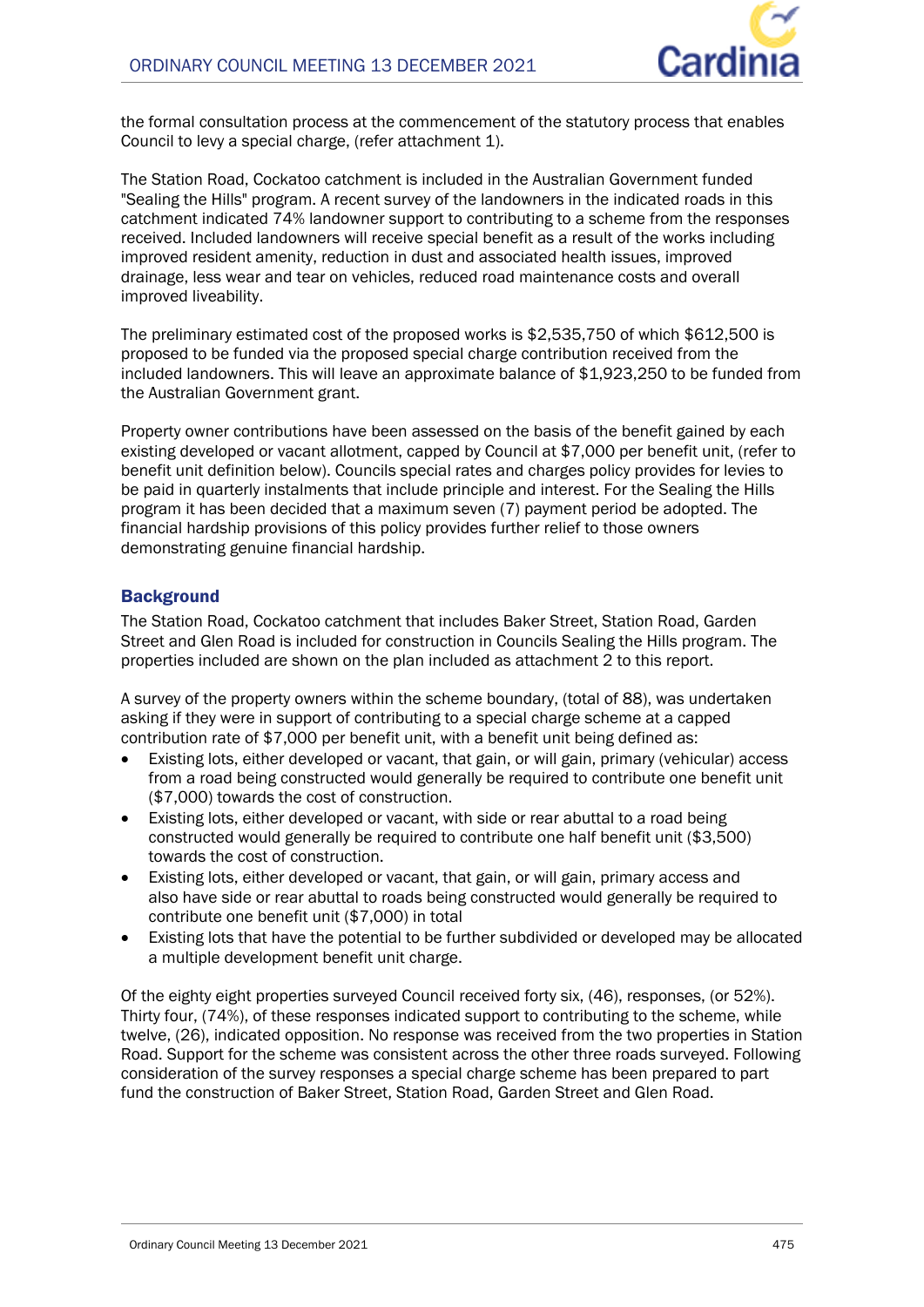

### Policy Implications

The proposed special charge scheme has been developed in accordance with the provisions of the Local Government Act, Cardinia Councils Special Rate and Charge Policy and the adopted Sealing the Hills program. It is based on community benefit, health, safety, amenity and landowner support.

Section 163 of the Local Government Act provides that Council may not recover a greater portion of the cost of the works than calculated in accordance with the statutory 'benefit ratio' as set out in attachment 3 to this report. Given that Council has capped the property owner contribution at \$7,000 per benefit unit, the proposed scheme is compliant.

### Relevance to Council Plan

### **2.1 We support the creation of liveable spaces and places**

2.1.5 Upgrade Council's road network to improve safety and connectivity while considering traffic demand and freight transport needs.

### Climate Emergency Consideration

The Sealing the Hills project will consider climate emergency reduction issues such as:

- Minimising tree removal through innovative road design.
- Use of LED lighting to reduce energy emissions.
- Utilising local contractors and local road & drainage construction materials to minimise travel.
- Investigating the reuse and use of recycled road construction materials.

### Consultation/Communication

A letter was sent in September of this year to the landowners of Baker Street, Station Road, Garden Street and Glen Road outlining specifics in relation to their inclusion in the Sealing the Hills program and the associated special charge scheme proposal. As a consequent of Covid 19 restrictions, no face to face community consultation could be undertaken. However, property owners were provided with the opportunity to speak directly to the project engineering and special charge scheme staff and to view the preliminary construction plans and special charge scheme information online.

In early October a questionnaire was mailed to landowners asking them to indicate their support / opposition to contributing to a special charge scheme at the capped rate of \$7,000 per benefit unit. As outlined above 46 questionnaire responses from the 88 included properties were received

### Financial and Resource Implications

The scheme funding arrangements are as follows:

| <b>PRELIMINARY ESTIMATED COST OF PROJECT</b> | \$2,535,750 |
|----------------------------------------------|-------------|
| Total Council Contribution (76%)             | \$1,923,250 |
| Benefitting Landowner Contribution (24%)     | \$612,500   |

Note: the estimated project cost includes an allowance of 15% for design, supervision and administration of the scheme.

The Australian Government 150 million dollar grant will be used to fund Councils contribution.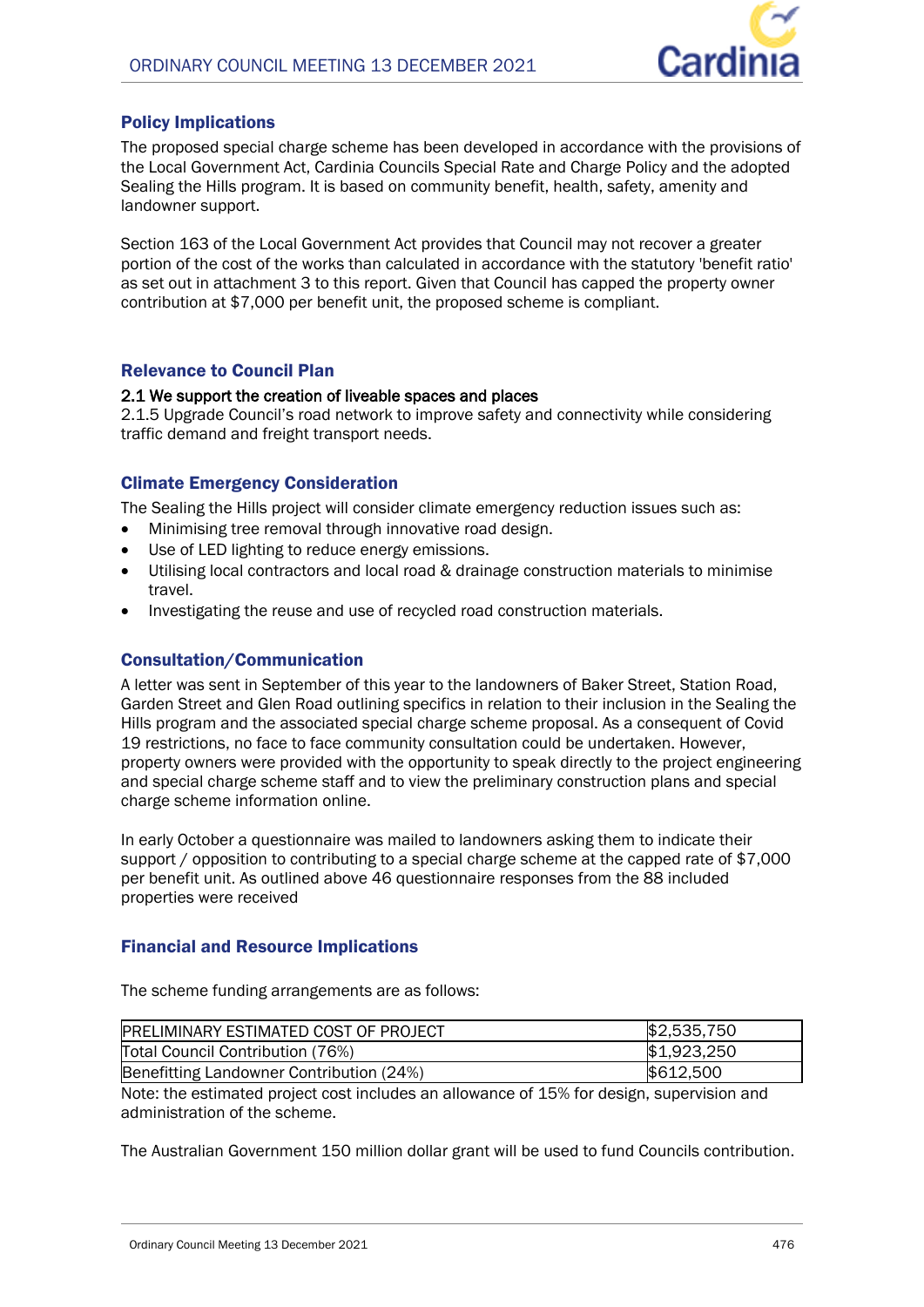

Landowners will be offered the option of paying their contribution in full, or by quarterly instalments over seven years. Instalment payments will include principle and interest, with interest calculated at the declaration of the scheme based on Councils borrowing rate at the time plus one percent.

Council will require the first payment, either in full or by instalment to be made within six months of the practical completion of the works.

### **Conclusion**

It is concluded that the majority of property owners support the construction of Baker Street, Station Road, Garden Street and Glen Road, Cockatoo and that Council should commence the formal consultation process to initiate a special charge scheme by proceeding to give notice of its intention to declare a special charge to part fund the works.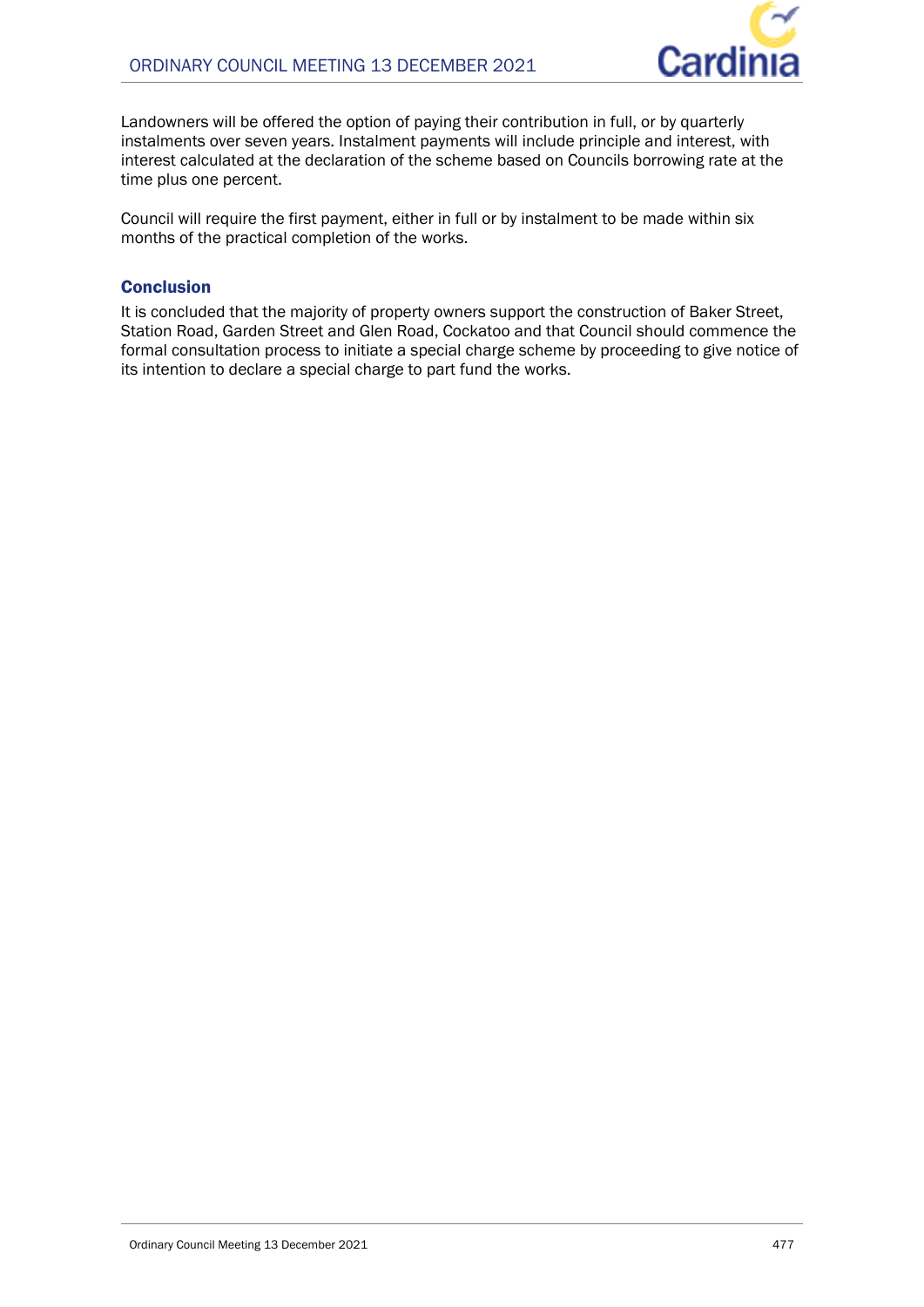# **SEALING THE HILLS PROGRAM –**

# **SPECIAL CHARGE SCHEME PROCESS CHECK LIST -**

# **SPECIAL CHARGE PROJECTS – (Section 163 – Local Government Act 1989)**

| <b>Stage</b>                                                | <b>Description</b>                                                                                                                                                                                                                                                                                                                                                                                                                                                              |
|-------------------------------------------------------------|---------------------------------------------------------------------------------------------------------------------------------------------------------------------------------------------------------------------------------------------------------------------------------------------------------------------------------------------------------------------------------------------------------------------------------------------------------------------------------|
| <b>Survey of</b><br><b>Landowners</b>                       | Initial survey of property owners to assist in determining the need,<br>associated issues and level of support for the proposed works and<br>special rate/charge scheme.                                                                                                                                                                                                                                                                                                        |
| <b>Approval to</b><br>prepare scheme                        | Decision made to prepare scheme or to shelve project following<br>consideration of the survey of property owners and feed back from the<br>community. If the decision is that the scheme should proceed, the<br>engineering design is completed and a detailed estimate and an<br>apportionment of costs are prepared. If a decision is made that the<br>scheme should not proceed based on resident and community feed<br>back, the affected residents are advised accordingly |
| Intention to<br><b>Declare Scheme</b>                       | Report to Council providing information on proposed scheme<br>including advice of impending advertising of scheme and declaration<br>of charge. Report seeks Council approval by resolution to proceed<br>with process.                                                                                                                                                                                                                                                         |
| <b>Advertisement</b><br>and Notification                    | The proposed scheme is advertised in the local newspaper and all<br>affected property owners are notified by mail of proposed works, costs<br>This advertisement and notification indicates<br>and contributions.<br>Council's intention to 'declare' a scheme in a month's time and seeks<br>submissions from affected property owners. Details of the scheme<br>may be inspected at the Shire Offices.                                                                        |
| <b>Submissions</b>                                          | From the time of advertising, property owners have 28 days (as set<br>down by the Act) to lodge submissions, either in support or opposing<br>the proposed scheme.                                                                                                                                                                                                                                                                                                              |
| <b>Submissions</b><br><b>Review Panel</b><br><b>Hearing</b> | A Submissions Review Panel is convened (may be Council Committee<br>or whole Council) and meets to consider submissions.<br><b>Some</b><br>submissions are written only. Submitters may also request to be heard<br>before the Committee. The Panel makes a recommendation to Council<br>regarding the scheme.                                                                                                                                                                  |
| <b>Abandonment of</b><br>scheme                             | The Panel may recommend to Council that the scheme be abandoned.<br>After considering the Panel's report, Council may proceed to abandon<br>the scheme following which property owners are notified and the<br>scheme does not proceed.                                                                                                                                                                                                                                         |
| <b>Declaration</b><br>Report                                | Alternatively the Panel may recommend to Council that the scheme<br>proceed. After considering the Panel's report, Council may proceed to<br>"declare" the charges in accordance with its advertised intent.<br>Subsequent to this the Finance Manager issues the levy notices and<br>there is a formal charge placed on the property.<br>This is the final step in the process for Council to make a decision on<br>the scheme.                                                |
| <b>Appeal</b>                                               | Property owners may lodge an application for review of Council's<br>decision with the Victorian Civil and Administrative Tribunal (VCAT)<br>within one month of issue of the levy notice. An appeal is listed, heard                                                                                                                                                                                                                                                            |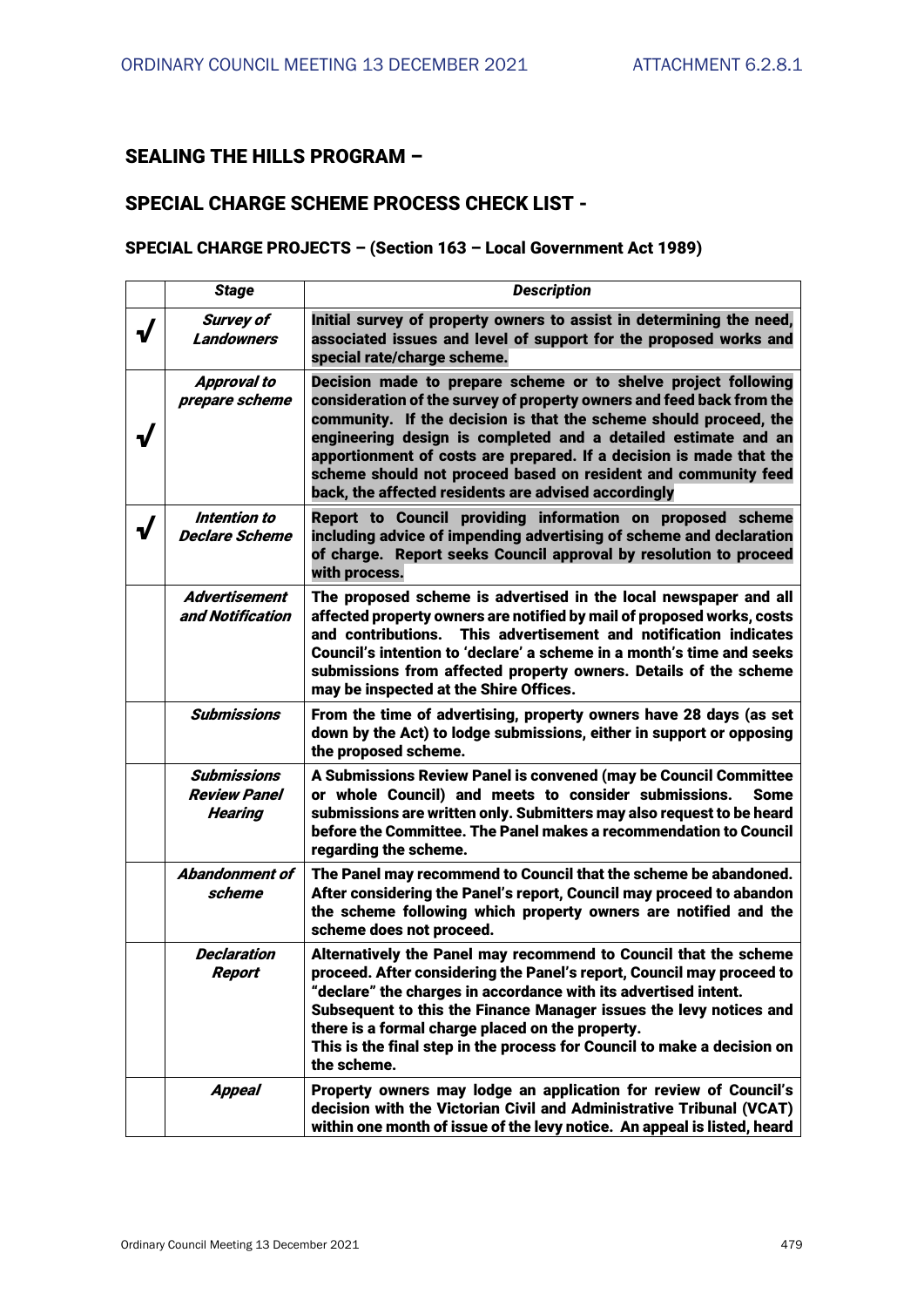|                          | and determined by the Tribunal and this process generally takes four<br>to six months. Decisions made by VCAT are binding on all parties.                                                                                                                                                                                                                            |
|--------------------------|----------------------------------------------------------------------------------------------------------------------------------------------------------------------------------------------------------------------------------------------------------------------------------------------------------------------------------------------------------------------|
| <b>Construction</b>      | Council may then proceed to construction. Tenders are invited and a<br>contractor appointed to construct the works. Invoices are issued<br>seeking payment of the declared contribution. Payment may be by<br>instalments or lump sum. The Social Responsibility provisions of<br>Council's Special Charge Policy provides for those facing financial<br>difficulty. |
| <b>Final Cost Report</b> | At the completion of the works the scheme is "finalised" and a report<br>presented to Council.                                                                                                                                                                                                                                                                       |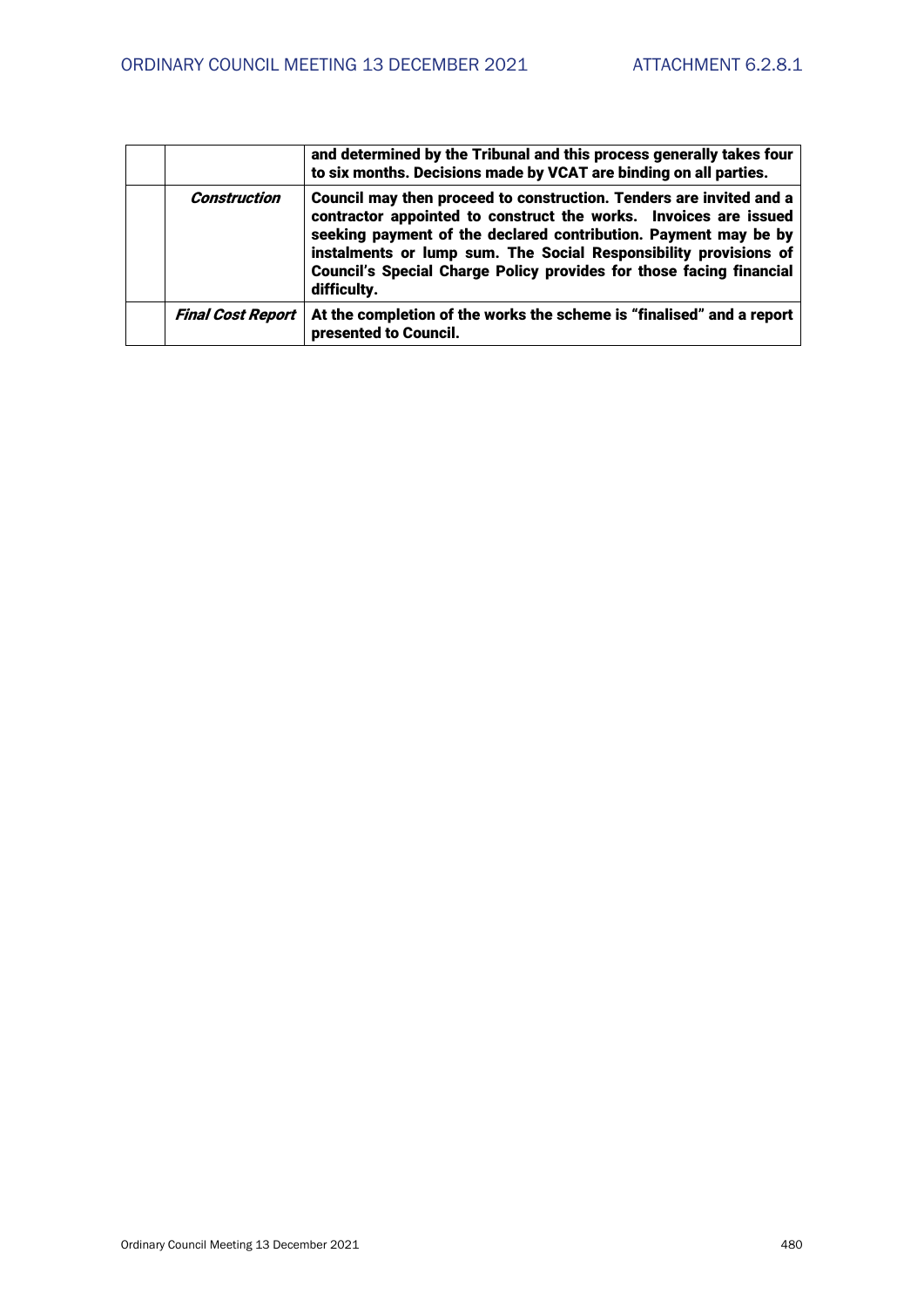

Baker, Station, Glen, Garden – Station Catchment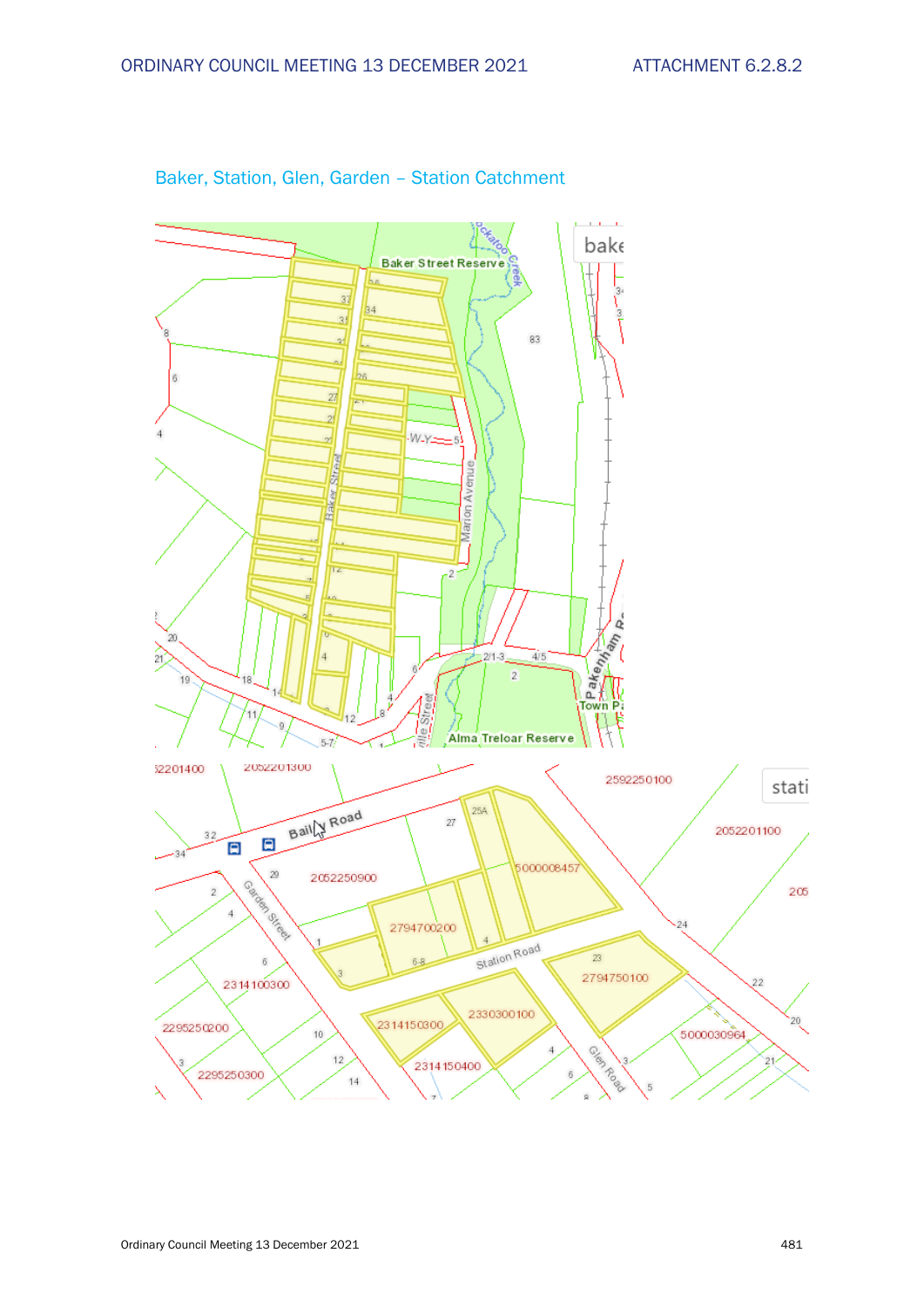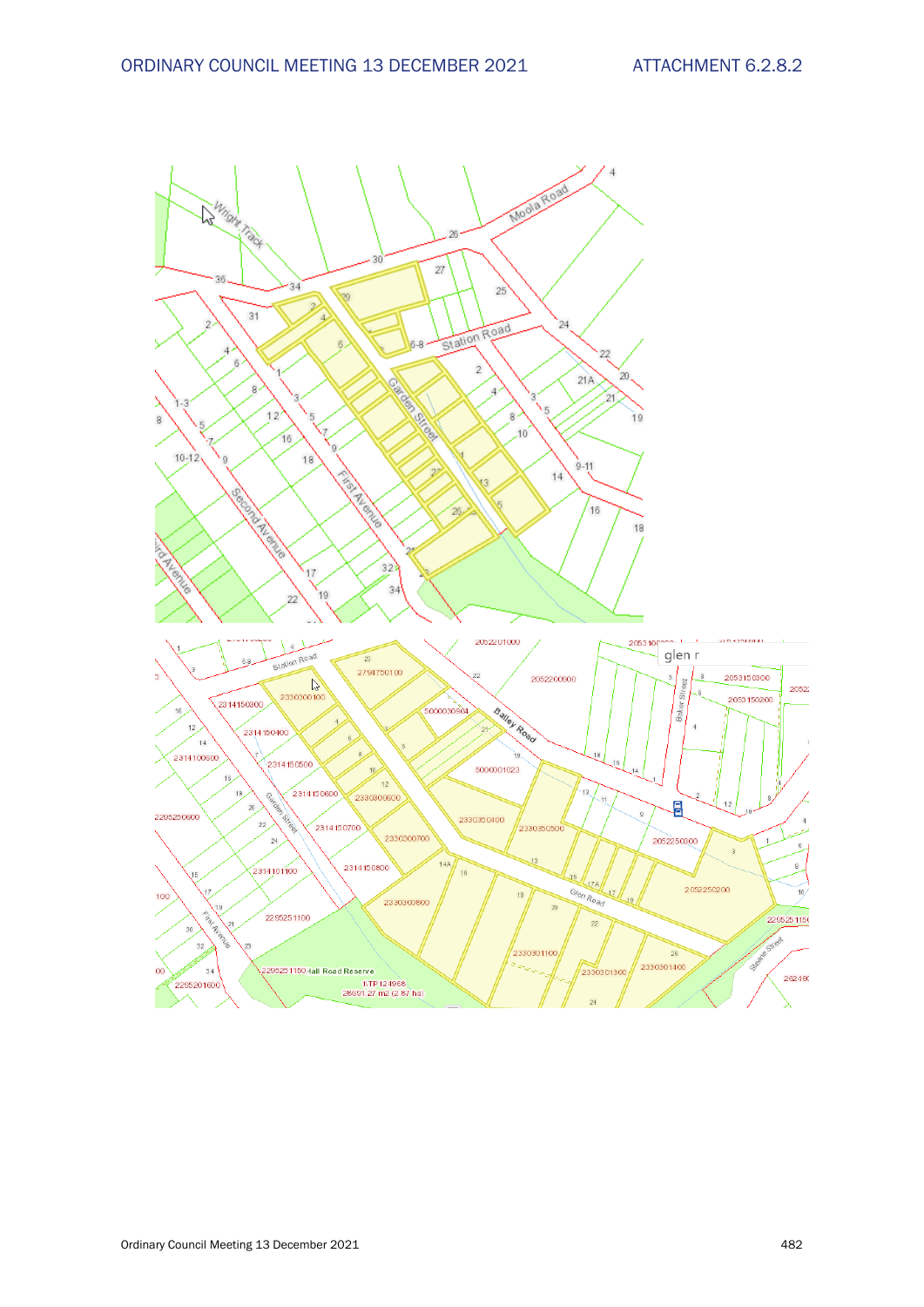### **Baker Street, Station Road, Garden Street and Glen Road Cockatoo**

#### **Calculation of Special Benefit and Maximum Total Levy**

In accordance with Section 163(2) of the Local Government Act and Ministerial Guidelines prepared relating to special rates and charges, Council is required to give consideration to the special benefit received from properties external to the proposed special charge as compared to those that will be liable for the special charge.

Landowners involved in the scheme are not to be charged more than their proportional benefit for the proposed works, (maximum total levy).

The maximum total levy equates to the product of the benefit ratio (R) and total cost of the works for which the special charge is being established.

Council is required to establish a benefit ratio calculated as follows:

$$
TSB (in)
$$
\n
$$
TSB (in)
$$
\n
$$
= R
$$
\n
$$
TSB (in) + TSB (out) + TCB
$$

- TSB (in) is the estimated total special benefit for those properties that Council proposes to include in the scheme.
- TSB (out) is the estimated total special benefit for those properties with an identified special benefit that the Council does not propose to include in the scheme.
- TCB is the estimated total community benefit.
- R is the ratio benefit.

#### **Properties included in the scheme – TSB (in)**

It is proposed to include 88 properties in the scheme resulting in 87.5 benefit units that gain primary access or abut Baker Street, Station Road, Garden Street and Glen Road, Cockatoo. The criteria considered appropriate for differentiating between the special benefit received by these properties compared to properties not included in the scheme and the broader community are as follows:

- The proposed works will provide continued and safe vehicular access to and from properties gaining primary access from these streets.
- The proposed works will improve the physical and environmental amenity of properties both abutting or gaining access from these streets.
- The proposed works will provide a drainage solution that will assist with street and property drainage issues currently experienced by properties both abutting and gaining access from these streets.

TSB (in) is therefore calculated as having a result of 87.5.

#### **Properties not included in the scheme receiving special benefit – TSB (out)**

There are no properties with a special benefit that Council does not propose to include in the scheme.

TSB (out) is therefore calculated as having a result of 0.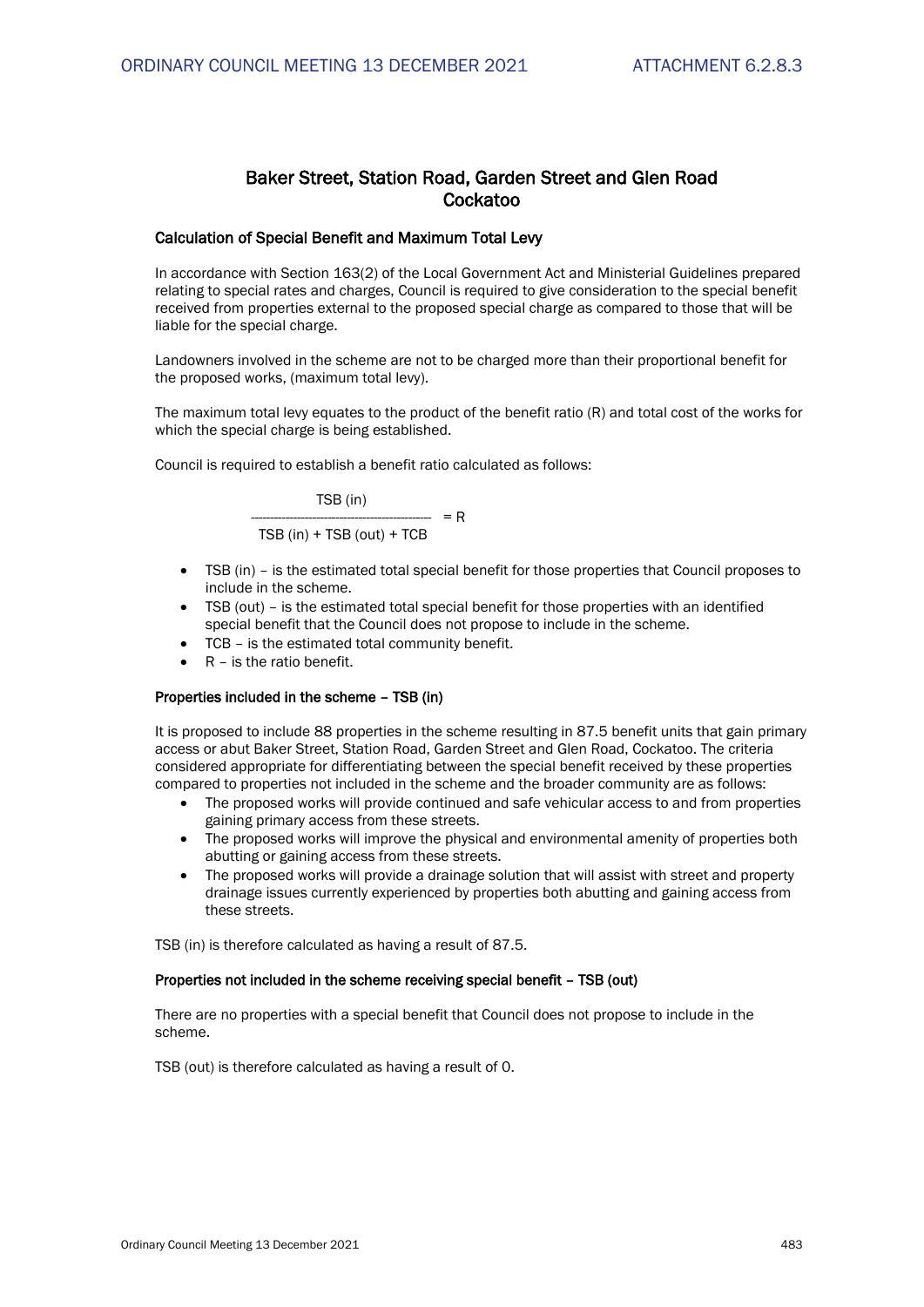#### **Community benefits – TCB**

As Baker Street act as access to the conservation reserve at its eastern end, the traffic demands of this destination are attributed to the needs of the broader community. It is also proposed to construct drainage infrastructure as part of the overall works that will potentially have a broader community benefit.

TCB is therefore calculated as having a result of 26.

#### **Maximum total levy**

Having regard to "properties not included in the scheme receiving special benefit" and "community benefits", it is considered that the 88 landowners within the proposed special charge scheme will receive 70 percent of the overall benefit as a benefit ratio (R) for the proposed scheme by applying the above factors to the Ministerial Guidelines formula.

The calculation of the maximum total levy therefore equates to \$1,775,025, (cost of scheme works less 30% for additional traffic generation associated with the Gembrook Cemetery and additional parking and outfall drainage works).

Having regard to the Council's contribution towards the works, as per the scheme details and Council's intent to only levy the property owners \$612,500, compliance with the maximum total levy requirements under Section 163(2A) is satisfied.

#### **Manner of assessment and levy**

In relation to special charge scheme considerations the manner of assessment has taken into account the following criteria:

- All lands within the designated area, described above.
- The existing and potential use of the land.
- The special benefit to each of those lands
- The accessibility of the works for those lands.

The basis of apportionment has been formulated in accordance with Council's Special Rates and Charges Policy on a benefit unit basis as follows:

- Existing lots, either developed or vacant, that gain, or will gain, primary (vehicular) access from a road being constructed would generally be required to contribute one benefit unit.
- Existing lots, either developed or vacant, with side or rear abuttal to a road being constructed would generally be required to contribute one half benefit unit.
- Existing lots, either developed or vacant, that gain, or will gain, primary access and also have side or rear abuttal to roads being constructed would generally be required to contribute one benefit unit.
- Existing lots that have the potential to be further subdivided or developed may be allocated a multiple development benefit unit charge.

Generally, lots will be charged one benefit unit where access is taken directly from Baker Street, Station Road, Garden Street, Glen Road. For instances where properties take primary access from an alternative road but have side or rear abuttal to one of the roads to be constructed, these properties would generally be charged one half benefit unit.

With regard to individual properties within the scheme:

 3 Bailey Road – property levied 0.5 benefit unit as primary access to Bailey Road with rear boundary to Garden Street.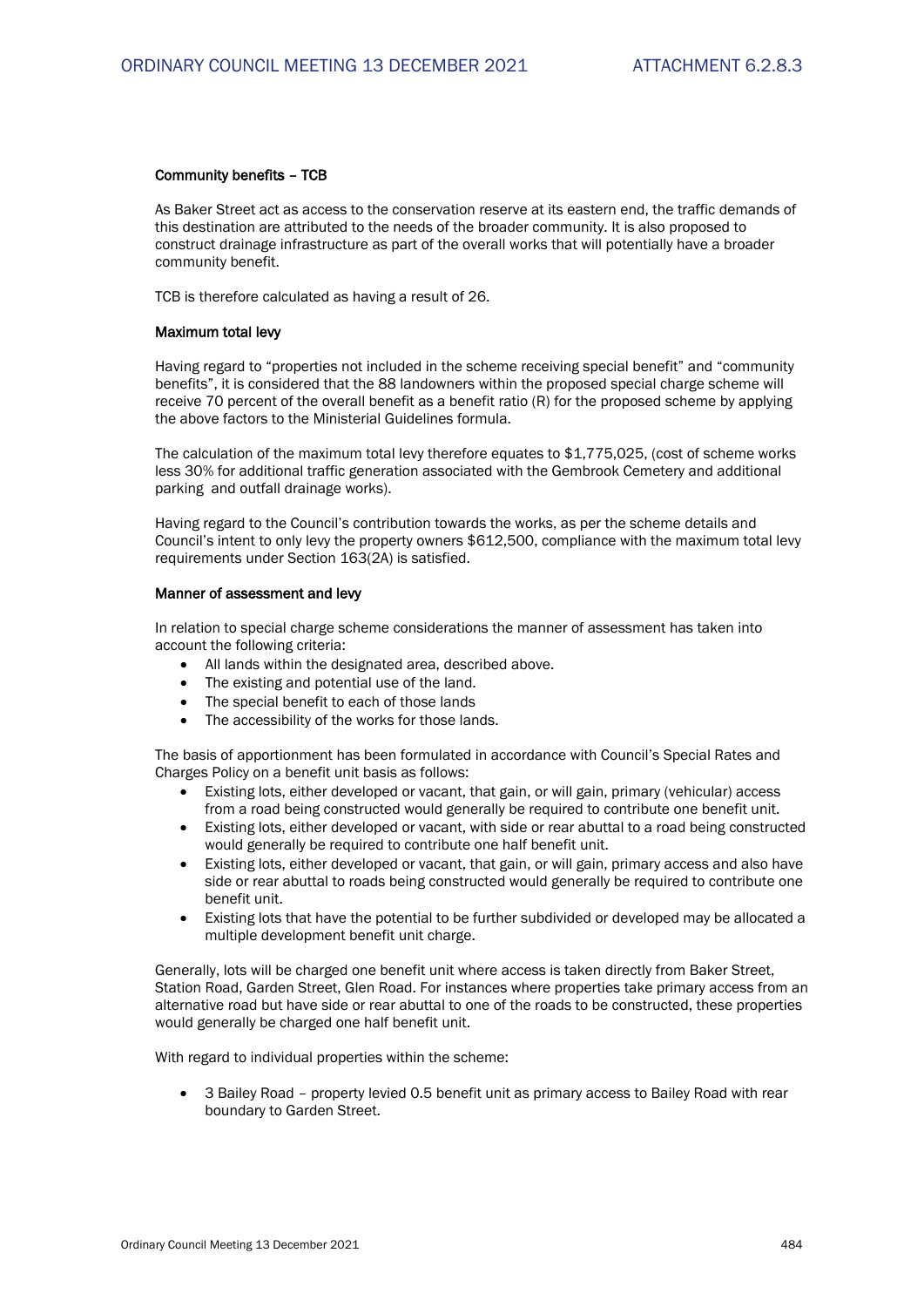- 4 Moola Road property levied 0.5 of benefit unit as primary access to Moola Road with rear boundary to Baker Street.
- 23 Bailey Road property levied 0.5 benefit unit as primary access to Bailey Road with side boundary to Station Road and rear boundary to Glen Road.
- 25A Bailey Road property levied 0.5 benefit unit as primary access to with rear boundary to Station Road.
- 29 Bailey Road property levied 0.5 benefit unit as primary access to Bailey Road.
- 2 Garden Street property levied 0.5 benefit unit as primary access to Bailey Road.
- 3 Glen Road property levied 0.5 benefit unit as primary access to Bailey Road.

The basis of the allocated charge to properties has been calculated from:

- a) \$7,000 (fixed) per benefit unit.
- b) In accordance with Sections 167(6)(b) and 172 of the Act, the rate of interest which is payable on instalments is set at the 180 day bank bill rate as published in the Australian Financial Review plus one percent and reviewed every three months, (provided that it will not exceed the rate fixed by the Governor in Council by order of the purposes of Section 172(2A) in which case the rate of interest shall be the maximum rate fixed by the Governor in Council by order for the purposes of this section).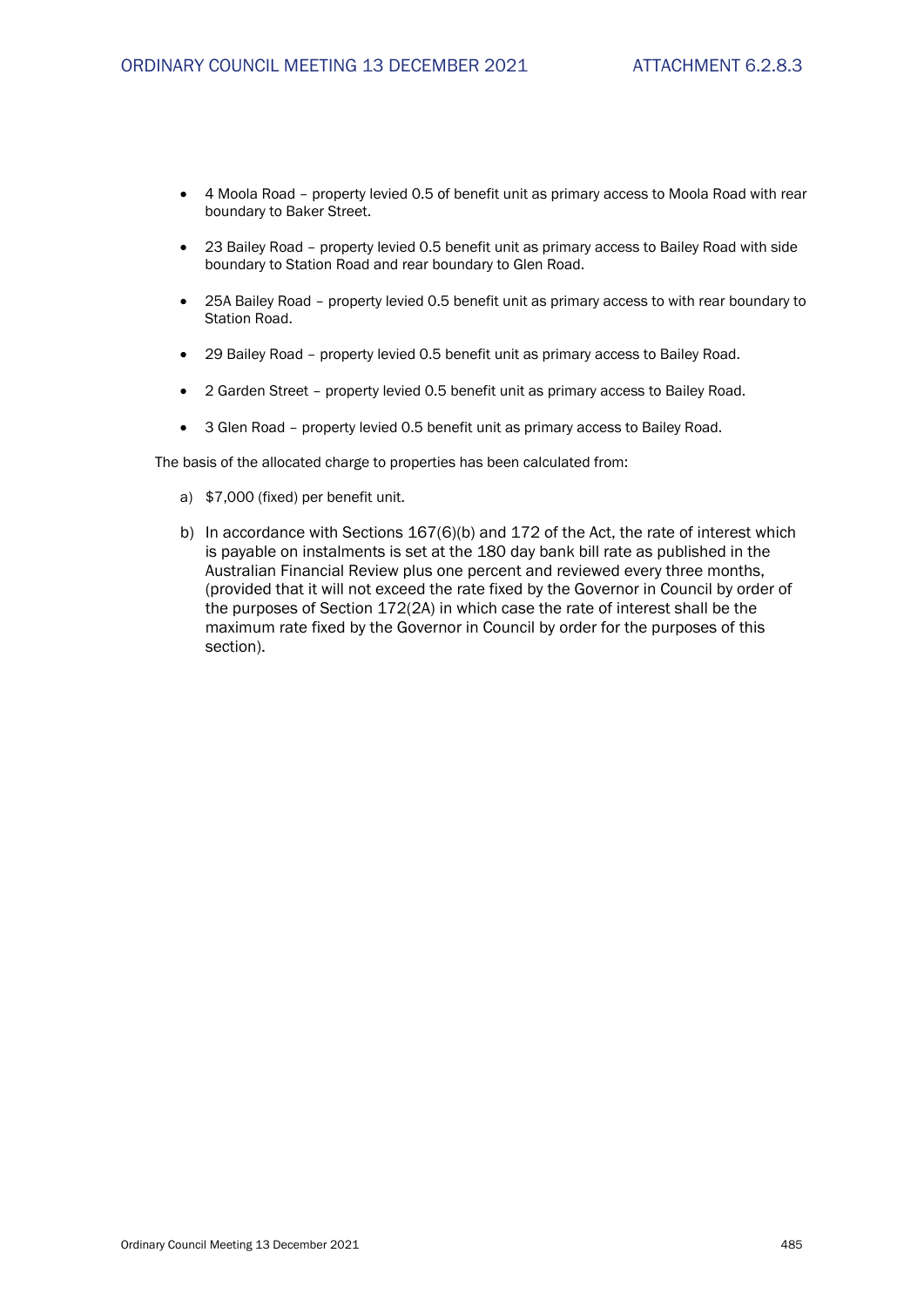### **Major Roads Program - Special Charge Scheme (SCS) Apportionment Sheet**

**Station Rd, Cockatoo Catchment**

| <b>Project Cost Summary:</b>                         |             |
|------------------------------------------------------|-------------|
| Total Project Cost (Inc. Design, Supervision/Admin & |             |
| Offset)                                              | \$2,535,750 |
|                                                      |             |
| <b>Total Council Contribution</b>                    | \$1,923,250 |
| Total Landowner Contribution                         | 612.500.00  |
| <b>Financing Costs</b>                               | \$53,593.75 |

| <b>Project Cost Summary:</b>      |             |  | <b>Council Cost Summary:</b> |             |                         |      | <b>Apportionment Summary:</b> |  |
|-----------------------------------|-------------|--|------------------------------|-------------|-------------------------|------|-------------------------------|--|
| Design, Supervision/Admin &       |             |  |                              |             |                         |      |                               |  |
| Offset)                           | \$2,535,750 |  | Council 30% Contribution     | \$760,725   | Unit Ratio =            | 100  |                               |  |
|                                   |             |  | Subsidy for costs above      |             |                         |      |                               |  |
| <b>Total Council Contribution</b> | \$1,923,250 |  | FedFund ceiling              | \$1,162,525 | Total Landowner Units = | 87.5 |                               |  |
| Total Landowner Contribution S    | 612.500.00  |  | <b>Total Council Cost</b>    | \$1,923,250 | Total Council Units =   | Nil  |                               |  |
|                                   |             |  |                              |             |                         |      |                               |  |

| Summary:                     |             | <b>Council Cost Summary:</b> |             | <b>Apportionment Summary:</b> |         |
|------------------------------|-------------|------------------------------|-------------|-------------------------------|---------|
| vision/Admin &               |             |                              |             |                               |         |
| Offset)                      | \$2,535,750 | Council 30% Contribution     | \$760,725   | Unit Ratio =                  | 100     |
|                              |             | Subsidy for costs above      |             |                               |         |
| cil Contribution             | \$1,923,250 | FedFund ceiling              | \$1,162,525 | Total Landowner Units =       | 87.5    |
| er Contribution <sup>1</sup> | 612,500.00  | Total Council Cost           | \$1,923,250 | Total Council Units =         | Nil     |
| <b>Financing Costs</b>       | \$53,593.75 |                              |             | $S /$ Unit =                  | 20.286  |
|                              |             |                              |             | FedFund Ceiling \$/ Unit =    | \$7,000 |

|                        |                         |                      | <b>DEVELOPMENT / BENEFIT</b> | <b>CHARGE FOR THE</b>        | <b>ADJUSTED FOR</b> |                         |            |                                   |
|------------------------|-------------------------|----------------------|------------------------------|------------------------------|---------------------|-------------------------|------------|-----------------------------------|
| <b>DESCRIPTION</b>     | <b>PROPERTY ADDRESS</b> | <b>ASSESSMENT NO</b> | UNIT.                        | <b>WORKS</b>                 | <b>CEILING</b>      | <b>FINANCING CHARGE</b> |            | <b>TOTAL CHARGE YEARLY CHARGE</b> |
| L4 LP6808              | Baker St                | 2053100100           |                              | Ŝ.<br>20,286.00              | Ŝ.<br>7,000.00      | \$612.50                | \$7,612.50 | \$1,087.50                        |
| L1 LP65533             | 2 Baker St              | 2053102100           |                              | l \$<br>20,286.00            | 7,000.00            | \$612.50                | \$7,612.50 | \$1,087.50                        |
| L43A LP6808            | 3 Baker St              | 2053100200           |                              | -Ś<br>20,286.00              | 7,000.00            | \$612.50                | \$7,612.50 | \$1,087.50                        |
| CP107240 V9263 F781    | 4 Baker St              | 2053150100           |                              | Ŝ.<br>20,286.00              | 7,000.00            | \$612.50                | \$7,612.50 | \$1,087.50                        |
| L43 LP6808             | 5 Baker St              | 2053100300           |                              | Ŝ.<br>20,286.00              | 7,000.00<br>Ŝ       | \$612.50                | \$7,612.50 | \$1,087.50                        |
| L42 LP6808             | 6 Baker St              | 2053150200           |                              | Ŝ.<br>20,286.00              | 7,000.00<br>Ŝ       | \$612.50                | \$7,612.50 | \$1,087.50                        |
| L44 LP6808             | 7 Baker St              | 2053100400           |                              | -\$<br>20,286.00             | 7,000.00<br>Ŝ       | \$612.50                | \$7,612.50 | \$1,087.50                        |
| L41 LP6808             | 8 Baker St              | 2053150300           |                              | l \$<br>20,286.00            | 7,000.00<br>Ŝ       | \$612.50                | \$7,612.50 | \$1,087.50                        |
| L1 TP577049            | 9 Baker St              | 2053100500           |                              | l \$<br>20,286.00            | 7,000.00<br>Ŝ       | \$612.50                | \$7,612.50 | \$1,087.50                        |
| CP170158;L40 LP6808    | 10 Baker St             | 2053150400           |                              | Ŝ.<br>20,286.00              | Ś<br>7,000.00       | \$612.50                | \$7,612.50 | \$1,087.50                        |
| L1 TP250640            | 11 Baker St             | 2053100600           |                              | Ŝ.<br>20,286.00              | Ś<br>7,000.00       | \$612.50                | \$7,612.50 | \$1,087.50                        |
| L38 LP6808             | 12 Baker St             | 2053150500           |                              | Ŝ.<br>20,286.00              | 7,000.00            | \$612.50                | \$7,612.50 | \$1,087.50                        |
| L46 LP6808             | 13 Baker St             | 2053100700           |                              | -Ś<br>20,286.00              | 7,000.00            | \$612.50                | \$7,612.50 | \$1,087.50                        |
| CP174119               | 14 Baker St             | 2053150600           |                              | -Ś<br>20,286.00              | 7,000.00            | \$612.50                | \$7,612.50 | \$1,087.50                        |
| L1 TP94912             | 15 Baker St             | 2053100800           |                              | Ŝ.<br>20,286.00              | 7,000.00            | \$612.50                | \$7,612.50 | \$1,087.50                        |
| CP150697               | 16 Baker St             | 2053150700           |                              | Ŝ.<br>20,286.00              | 7,000.00            | \$612.50                | \$7,612.50 | \$1,087.50                        |
| L1 TP584497 V4365 F939 | 17 Baker St             | 2053100900           |                              | Ŝ.<br>20,286.00              | Ś<br>7,000.00       | \$612.50                | \$7,612.50 | \$1,087.50                        |
| L34 LP6808             | 18 Baker St             | 2053150800           |                              | Ŝ.<br>20,286.00              | 7,000.00<br>Ŝ       | \$612.50                | \$7,612.50 | \$1,087.50                        |
| L49 P6808              | 19 Baker St             | 2053101000           |                              | $1 \mid \zeta$<br>20,286.00  | 7,000.00<br>Ŝ       | \$612.50                | \$7,612.50 | \$1,087.50                        |
| L16-17&32-33 LP6808    | 20 Baker St             | 2053150900           |                              | $1\overline{s}$<br>20,286.00 | 7,000.00<br>Ś       | \$612.50                | \$7,612.50 | \$1,087.50                        |
| L50 LP6808 V3959 F699  | 21 Baker St             | 2053101100           |                              | -Ś<br>20,286.00              | Ś<br>7,000.00       | \$612.50                | \$7,612.50 | \$1,087.50                        |
| L31 LP6808             | 22 Baker St             | 2053151000           |                              | -\$<br>20,286.00             | Ś<br>7,000.00       | \$612.50                | \$7,612.50 | \$1,087.50                        |
| L1 TP88726             | 23 Baker St             | 2053101200           |                              | -\$<br>20,286.00             | Ś<br>7,000.00       | \$612.50                | \$7,612.50 | \$1,087.50                        |
| L29 LP6808             | 24 Baker St             | 2053151100           |                              | l \$<br>20,286.00            | ς<br>7,000.00       | \$612.50                | \$7,612.50 | \$1,087.50                        |
| L52 LP6808             | 25 Baker St             | 2053101300           |                              | l \$<br>20,286.00            | 7,000.00            | \$612.50                | \$7,612.50 | \$1,087.50                        |
| CP153800               | 26 Baker St             | 2053151200           |                              | l \$<br>20,286.00<br>1       | 7,000.00            | \$612.50                | \$7,612.50 | \$1,087.50                        |
| L53 LP6808             | 27 Baker St             | 2053101400           |                              | Ŝ.<br>20,286.00              | 7,000.00            | \$612.50                | \$7,612.50 | \$1,087.50                        |
| L27 LP6808 V7147 F309  | 28 Baker St             | 2053151300           |                              | Ŝ.<br>20,286.00              | 7,000.00            | \$612.50                | \$7,612.50 | \$1,087.50                        |
| L54 LP6808             | 29 Baker St             | 2053101500           |                              | Ŝ.<br>20,286.00              | 7,000.00<br>Ŝ       | \$612.50                | \$7,612.50 | \$1,087.50                        |
| L26 LP6808             | 30 Baker St             | 2053151400           |                              | Ŝ.<br>20,286.00              | 7,000.00<br>ς       | \$612.50                | \$7,612.50 | \$1,087.50                        |
| L55 LP6808             | 31 Baker St             | 2053101600           |                              | l \$<br>20,286.00            | 7,000.00            | \$612.50                | \$7,612.50 | \$1,087.50                        |
| L25 LP6808             | 32 Baker St             | 2053151500           |                              | 20,286.00<br>$1\vert$ \$     | 7,000.00            | \$612.50                | \$7,612.50 | \$1,087.50                        |
| L56 LP6808             | 33 Baker St             | 2053101700           |                              | - Ś<br>20,286.00             | 7,000.00            | \$612.50                | \$7,612.50 | \$1,087.50                        |
| CP107911 V9298 F378    | 34 Baker St             | 2053151600           |                              | l s<br>20,286.00             | Ŝ.<br>7,000.00      | \$612.50                | \$7,612.50 | \$1,087.50                        |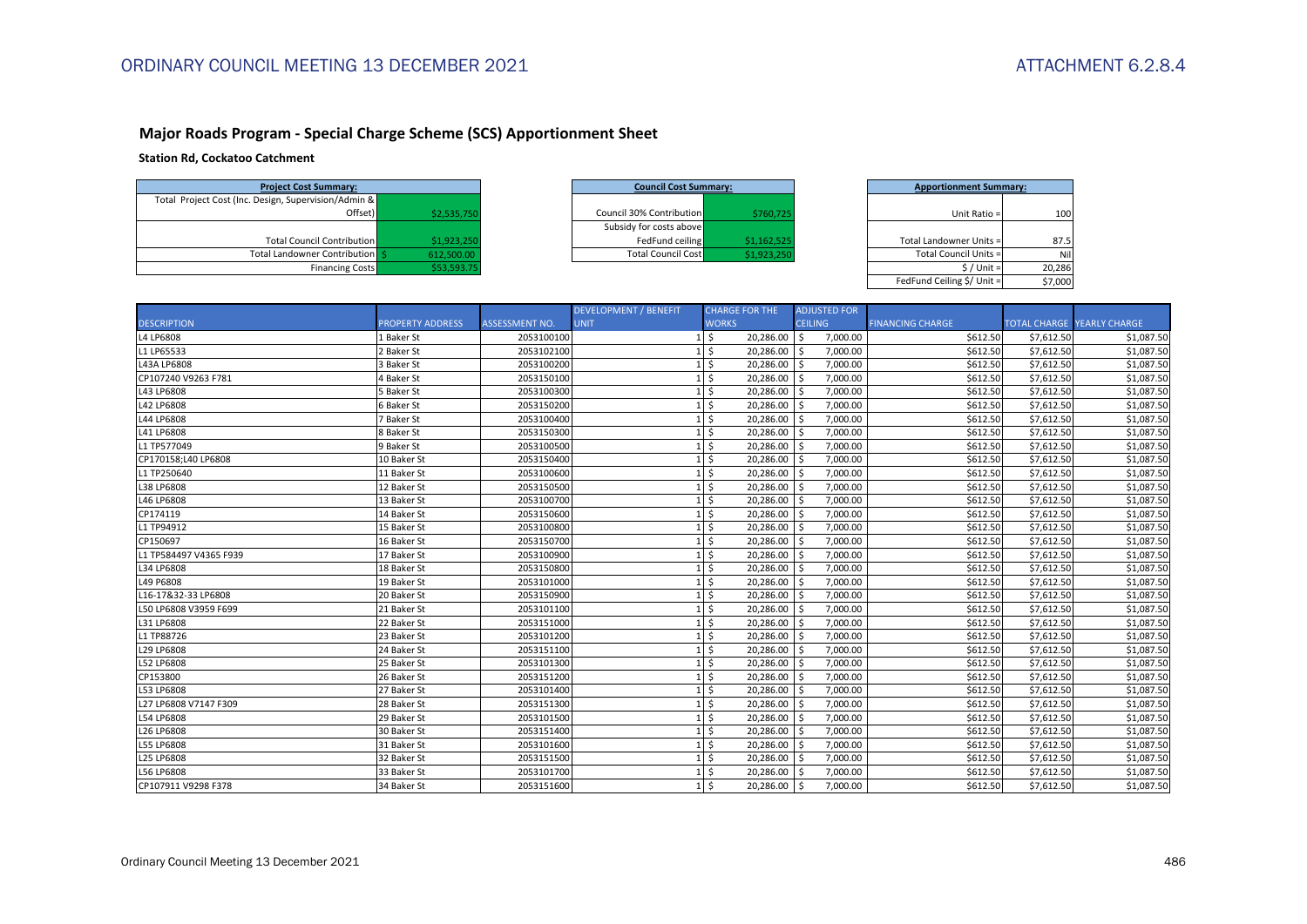### ORDINARY COUNCIL MEETING 13 DECEMBER 2021 ATTACHMENT 6.2.8.4

| L57 LP6808                          | 35 Baker St      | 2053101800 |                                 | 1\$<br>20,286.00         | Ŝ.<br>7,000.00 | \$612.50   | \$7,612.50  | \$1,087.50 |
|-------------------------------------|------------------|------------|---------------------------------|--------------------------|----------------|------------|-------------|------------|
| L22 LP6808                          | 36 Baker St      | 2053151700 |                                 | l\$<br>20,286.00         | 7,000.00       | \$612.50   | \$7,612.50  | \$1,087.50 |
| L58 LP6808 V4623 F409               | 37 Baker St      | 2053101900 |                                 | \$<br>20,286.00          | 7,000.00       | \$612.50   | \$7,612.50  | \$1,087.50 |
| L59 LP6808 V7194 F618               | 39 Baker St      | 2053102000 |                                 | \$<br>20,286.00          | 7,000.00       | \$612.50   | \$7,612.50  | \$1,087.50 |
| L1 TP685312                         | 4 Moola Rd       | 2592250200 | 0.5 <sup>5</sup>                | 10,143.00                | 3,500.00<br>Ŝ  | \$306.25   | \$3,806.25  | \$543.75   |
| CP158515                            | <b>Bailey Rd</b> | 2052250200 | 0.5                             | 10,143.00<br>Ŝ.          | 3,500.00       | \$306.25   | \$3,806.25  | \$543.75   |
| L1 TP336086;L1 TP429595;L1 TP623547 | 21 Bailey Rd     | 2052250650 |                                 | 20,286.00<br>15          | 7,000.00       | \$612.50   | \$7,612.50  | \$1,087.50 |
| CP157387                            | 23 Bailey Rd     | 2794750100 | 0.5                             | 10,143.00<br>Ŝ.          | 3,500.00       | \$306.25   | \$3,806.25  | \$543.75   |
| L1 PS531593                         | 25 Bailey Rd     | 5000008457 |                                 | Ŝ.<br>20,286.00          | 7,000.00       | \$612.50   | \$7,612.50  | \$1,087.50 |
| L1-2 TP545780                       | 25A Bailey Rd    | 2052250700 | 0.5                             | Ŝ.<br>10,143.00          | 3,500.00<br>ς  | \$306.25   | \$3,806.25  | \$543.75   |
| CP173497                            | 29 Bailey Rd     | 2052250900 | $0.5\overline{\smash{\big)}\,}$ | 10,143.00                | 3,500.00       | \$306.25   | \$3,806.25  | \$543.75   |
| L1 LP70679                          | 1 Garden St      | 2314150100 |                                 | 20,286.00<br>l \$        | 7,000.00       | \$612.50   | \$7,612.50  | \$1,087.50 |
| L1 TP236649                         | 2 Garden St      | 2314100100 | 0.5                             | 10,143.00<br>.s          | 3,500.00       | \$306.25   | \$3,806.25  | \$543.75   |
| L2 P70679                           | 3 Garden St      | 2314150200 |                                 | 20,286.00<br>\$          | 7,000.00       | \$612.50   | \$7,612.50  | \$1,087.50 |
| CP161825                            | 4 Garden St      | 2314100200 |                                 | \$<br>20,286.00          | 7,000.00       | \$612.50   | \$7,612.50  | \$1,087.50 |
| L1 TP550351                         | 5 Garden St      | 2314150300 |                                 | ۱s.<br>20,286.00         | 7,000.00       | \$612.50   | \$7,612.50  | \$1,087.50 |
| PC358396;PC358397                   | 6 Garden St      | 2314100300 | 2 <sub>5</sub>                  | 40,572.00                | 14,000.00      | \$1,225.00 | \$15,225.00 | \$2,175.00 |
| L1 TP582889 V9460 F385              | Garden St        | 2314150400 |                                 | $1\vert$ \$<br>20,286.00 | 7,000.00       | \$612.50   | \$7,612.50  | \$1,087.50 |
| CP172515                            | 9 Garden St      | 2314150500 |                                 | $1\vert$ \$<br>20,286.00 | 7,000.00       | \$612.50   | \$7,612.50  | \$1,087.50 |
| L1 TP256855                         | 10 Garden St     | 2314100400 |                                 | -\$<br>20,286.00         | 7,000.00       | \$612.50   | \$7,612.50  | \$1,087.50 |
| CP171473 V9930 F083                 | 11 Garden St     | 2314150600 |                                 | \$<br>20,286.00          | 7,000.00       | \$612.50   | \$7,612.50  | \$1,087.50 |
| L1 TP339057 V8369 F184              | 12 Garden St     | 2314100500 |                                 | $1\vert$ \$<br>20,286.00 | 7,000.00<br>Ŝ  | \$612.50   | \$7,612.50  | \$1,087.50 |
| CP172524                            | 13 Garden St     | 2314150700 |                                 | 1 S<br>20,286.00         | 7,000.00       | \$612.50   | \$7,612.50  | \$1,087.50 |
| CP159421                            | 14 Garden St     | 2314100600 |                                 | 15<br>20,286.00          | 7,000.00       | \$612.50   | \$7,612.50  | \$1,087.50 |
| CP171574 V9926 F944                 | 15 Garden St     | 2314150800 |                                 | $1\vert$ \$<br>20,286.00 | 7,000.00       | \$612.50   | \$7,612.50  | \$1,087.50 |
| L1 TP592709 V8760 F584              | 16 Garden St     | 2314100700 |                                 | 20,286.00<br>\$          | 7,000.00       | \$612.50   | \$7,612.50  | \$1,087.50 |
| L1 TP210200 V9019 F155              | 18 Garden St     | 2314100800 |                                 | \$<br>20,286.00          | 7,000.00       | \$612.50   | \$7,612.50  | \$1,087.50 |
| L1 TP595876 V5159 F605              | 20 Garden St     | 5000019050 |                                 | $1\vert$ \$<br>20,286.00 | 7,000.00       | \$612.50   | \$7,612.50  | \$1,087.50 |
| L158D P5068                         | 22 Garden St     | 2314100900 |                                 | 1\$<br>20,286.00         | 7,000.00       | \$612.50   | \$7,612.50  | \$1,087.50 |
| L1 TP319619                         | 24 Garden St     | 2314101000 |                                 | ۱ś<br>20,286.00          | 7,000.00       | \$612.50   | \$7,612.50  | \$1,087.50 |
| L1 TP397027;L1 TP559067             | 26-28 Garden St  | 2314101100 |                                 | $1\vert$ \$<br>20,286.00 | 7,000.00       | \$612.50   | \$7,612.50  | \$1,087.50 |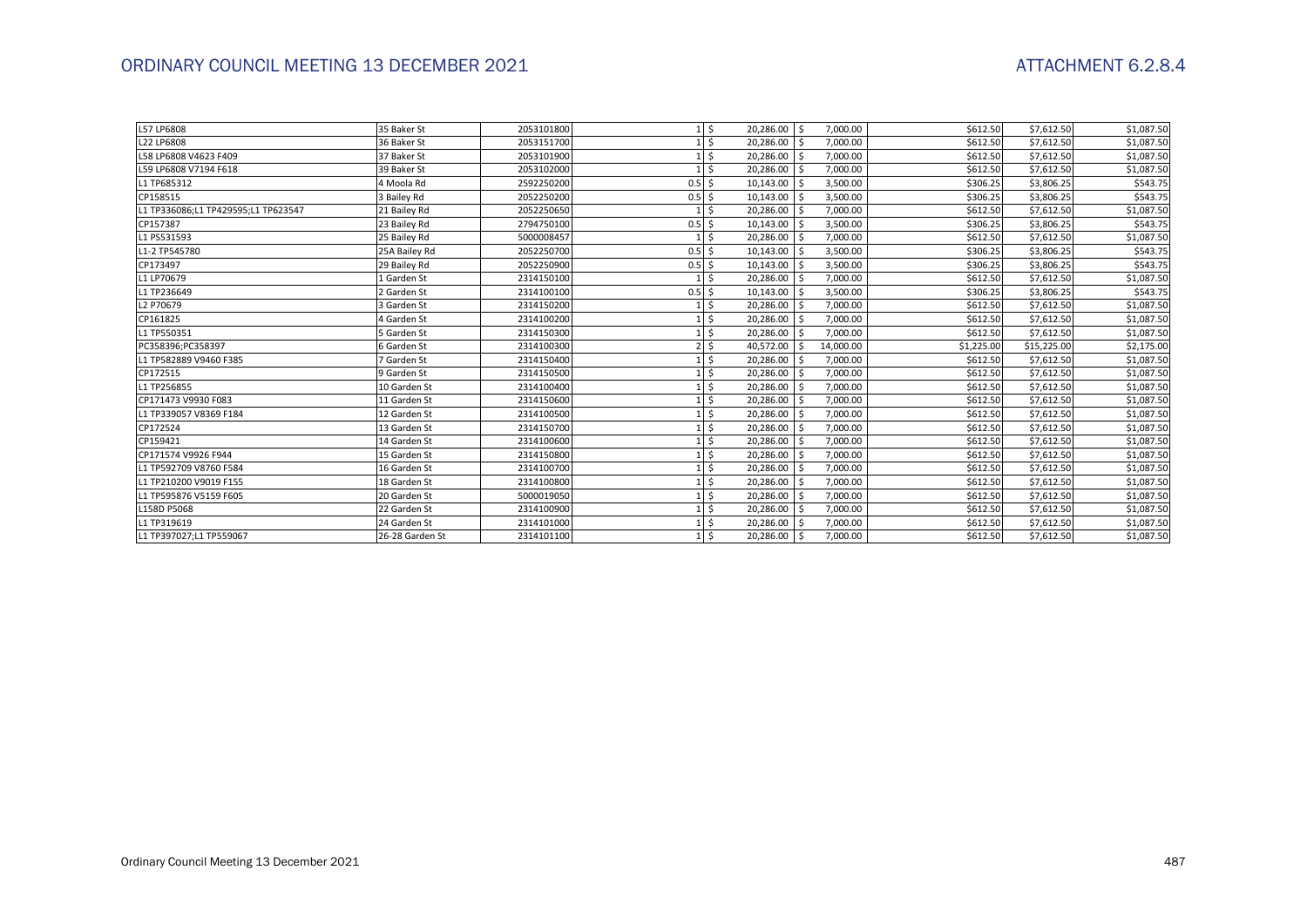### ORDINARY COUNCIL MEETING 13 DECEMBER 2021 ATTACHMENT 6.2.8.4

| L1 TP80447              | 2 Glen Rd      | 2330300100   |           | 1\$                        | 20,286.00           | 7,000.00<br>Ŝ. | \$612.50   | \$7,612.50                   | \$1,087.50 |
|-------------------------|----------------|--------------|-----------|----------------------------|---------------------|----------------|------------|------------------------------|------------|
| L1 TP598875             | 3 Glen Rd      | 2330350100   | 0.5       |                            | 10,143.00           | 3,500.00       | \$306.25   | \$3,806.25                   | \$543.75   |
| L178 LP5068             | 4 Glen Rd      | 2330300300   |           | $1\vert$ \$                | 20,286.00           | 7,000.00       | \$612.50   | \$7,612.50                   | \$1,087.50 |
| L1 PS827407             | 5 Glen Rd      | 5000030963   |           | $1 \overline{\phantom{0}}$ | 20,286.00           | 7,000.00       | \$612.50   | \$7,612.50                   | \$1,087.50 |
| L178 LP5068             | 6 Glen Rd      | 2330300200   |           | 1\$                        | 20,286.00           | 7,000.00       | \$612.50   | \$7,612.50                   | \$1,087.50 |
| L1 TP462478             | 8 Glen Rd      | 2330300400   |           | 15                         | 20,286.00           | 7,000.00       | \$612.50   | \$7,612.50                   | \$1,087.50 |
| L1 TP848353             | 9-11 Glen Rd   | 2330350400   |           | $1\vert$ \$                | 20,286.00           | 7,000.00       | \$612.50   | \$7,612.50                   | \$1,087.50 |
| L1 TP621219             | 10 Glen Rd     | 2330300500   |           | $1\overline{\phantom{0}}$  | 20,286.00           | 7,000.00       | \$612.50   | \$7,612.50                   | \$1,087.50 |
| PC352631                | 12 Glen Rd     | 2330300600   |           | 15                         | 20,286.00           | 7,000.00       | \$612.50   | \$7,612.50                   | \$1,087.50 |
| CP155537                | 13 Glen Rd     | 2330350500   |           | 15                         | 20,286.00           | 7,000.00       | \$612.50   | \$7,612.50                   | \$1,087.50 |
| L1 TP99199              | 14 Glen Rd     | 2330300700   |           | $1\vert$ \$                | 20,286.00           | 7,000.00       | \$612.50   | \$7,612.50                   | \$1,087.50 |
| CP167412 V9805 F225     | 14a Glen Rd    | 2330300800   |           | $1\overline{\phantom{0}}$  | 20,286.00           | 7,000.00       | \$612.50   | \$7,612.50                   | \$1,087.50 |
| L1 TP845377             | 15 Glen Rd     | 2330350600   |           | 15                         | 20,286.00           | 7,000.00       | \$612.50   | \$7,612.50                   | \$1,087.50 |
| CP174814 V10135 F293    | 16 Glen Rd     | 2330300900   |           | 15                         | 20,286.00           | 7,000.00       | \$612.50   | \$7,612.50                   | \$1,087.50 |
| L1 TP819669             | 17 Glen Rd     | 2330350700   |           | 15                         | 20,286.00           | 7,000.00       | \$612.50   | \$7,612.50                   | \$1,087.50 |
| L1 TP625318             | 17A Glen Rd    | 5000020044   |           | $1\vert$ \$                | 20,286.00           | 7,000.00       | \$612.50   | \$7,612.50                   | \$1,087.50 |
| CP173162 V9976 F368     | 18 Glen Rd     | 2330301000   |           | 1\$                        | 20,286.00           | 7,000.00       | \$612.50   | \$7,612.50                   | \$1,087.50 |
| L1 TP251728             | 19 Glen Rd     | 2330350800   |           | 15                         | 20,286.00           | 7,000.00       | \$612.50   | \$7,612.50                   | \$1,087.50 |
| L1 PS727472 V11512 F998 | 20 Glen Rd     | 2330301100   |           | l \$                       | 20,286.00           | 7,000.00       | \$612.50   | \$7,612.50                   | \$1,087.50 |
| L2 PS727472 V11512 F999 | 22 Glen Rd     | 2330301200   |           | $1\vert$ \$                | 20,286.00           | 7,000.00       | \$612.50   | \$7,612.50                   | \$1,087.50 |
| L3 PS314729 V10102 F029 | 24 Glen Rd     | 2330301300   |           | $1\vert$ \$                | 20,286.00           | 7,000.00       | \$612.50   | \$7,612.50                   | \$1,087.50 |
| CP174571 V10036 F337    | 26 Glen Rd     | 2330301400   |           | $1 \,$ \$                  | 20,286.00           | 7,000.00       | \$612.50   | \$7,612.50                   | \$1,087.50 |
| L1 TP256883             | 4 Station Rd   | 2794700100   |           | $1\vert$ \$                | 20,286.00           | 7,000.00       | \$612.50   | \$7,612.50                   | \$1,087.50 |
| CP157556;L1 TP538232    | 6-8 Station Rd | 2794700200   |           | $2 \,$ s                   | 40,572.00           | 14,000.00      | \$1,225.00 | \$15,225.00                  | \$1,631.25 |
| L1 TP578185 V9728 F395  | 23 First Ave   | 2295251100   |           |                            |                     |                | \$0.00     | \$0.00                       | \$0.00     |
|                         |                | <b>Total</b> | $87.5$ \$ |                            | $1,775,025.00$   \$ | $612.500.00$ S |            | $53,593.75$ \$ 666,093.75 \$ | 94,612.50  |

**Notes**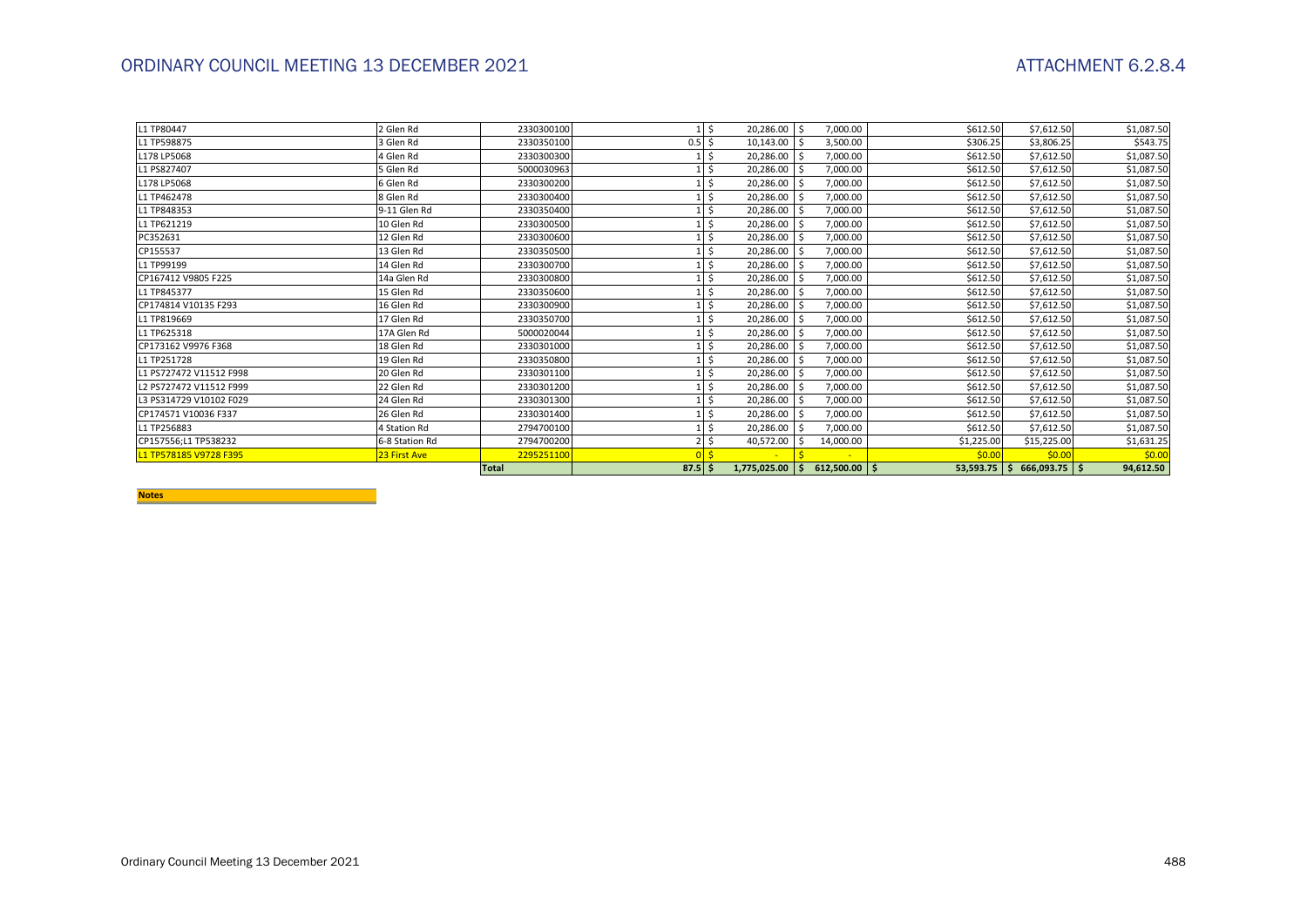## **PROPOSED SPECIAL CHARGE SCHEME DECLARATION**

### **BAKER STREET, STATION ROAD, GARDEN STREET AND GLEN ROAD, COCKATOO**

That a special charge in accordance with Section 163 of the Local Government, 1989 ('the Act') be declared as follows:

- a) A special charge is declared for a period until the works have been completed and the scheme finalised.
- b) The special charge be declared for the purposes of defraying any expenses incurred by Council in relation to the construction of Baker Street, Station Road, Garden Street and Glen Road, Cockatoo including sealed road pavement, kerb & channel and associated drainage and incidental works. Council considers that these works will be of special benefit to those persons required to pay the special charge, (and who are described in succeeding parts of this resolution).
- c) The special benefit accruing to those properties to be levied is considered to include improved access, improved amenity and appearance, improved roadside drainage, reduced mud and dust, reduced erosion and lessened nuisance.
- d) The following be specified as the area for which the special charge is declared:
	- All those properties described in attachment 4 of this report and as highlighted on the plan included as attachment 2.
- e) The following be specified as the land in relation to which the special charge is declared:
	- All properties described in attachment 4 of this declaration.
- f) The following be specified as the criteria which form the basis of the special charge so declared:
	- Those properties fronting, abutting or adjacent to the works.
- g) The following be specified as the manner in which the special charge so declared will be assessed and levied:
	- Existing lots, either developed or vacant, that gain, or will gain, primary (vehicular) access from a road being constructed would generally be required to contribute one benefit unit.
	- Existing lots, either developed or vacant, with side or rear abuttal to a road being constructed would generally be required to contribute one half benefit unit.
	- Existing lots, either developed or vacant, that gain, or will gain, primary access and also have side or rear abuttal to roads being constructed would generally be required to contribute one benefit unit.
	- Existing lots that have the potential to be further subdivided or developed may be allocated a multiple development benefit unit charge.
	- The special charge will be levied by sending a notice to the person who is liable to pay, pursuant to Section 163 (4) of the Local Government Act, 1989.
- h) The total cost of the works is the amount shown in attachment 4 of this report estimated at \$2,535,750.
- i) The total amount of the special charge to be levied is the amount shown in attachment 4 of this report estimated at \$612,500.
- j) Having regard to the proceeding parts of this resolution but subject to Sections 166(1) and 167(6) of the Local Government Act, 1989, it is recorded that:
	- i) The owners of the land described in columns A and B of the table in attachment 4 are estimated liable for the respective amounts set out in column F of the table in attachment 4 and;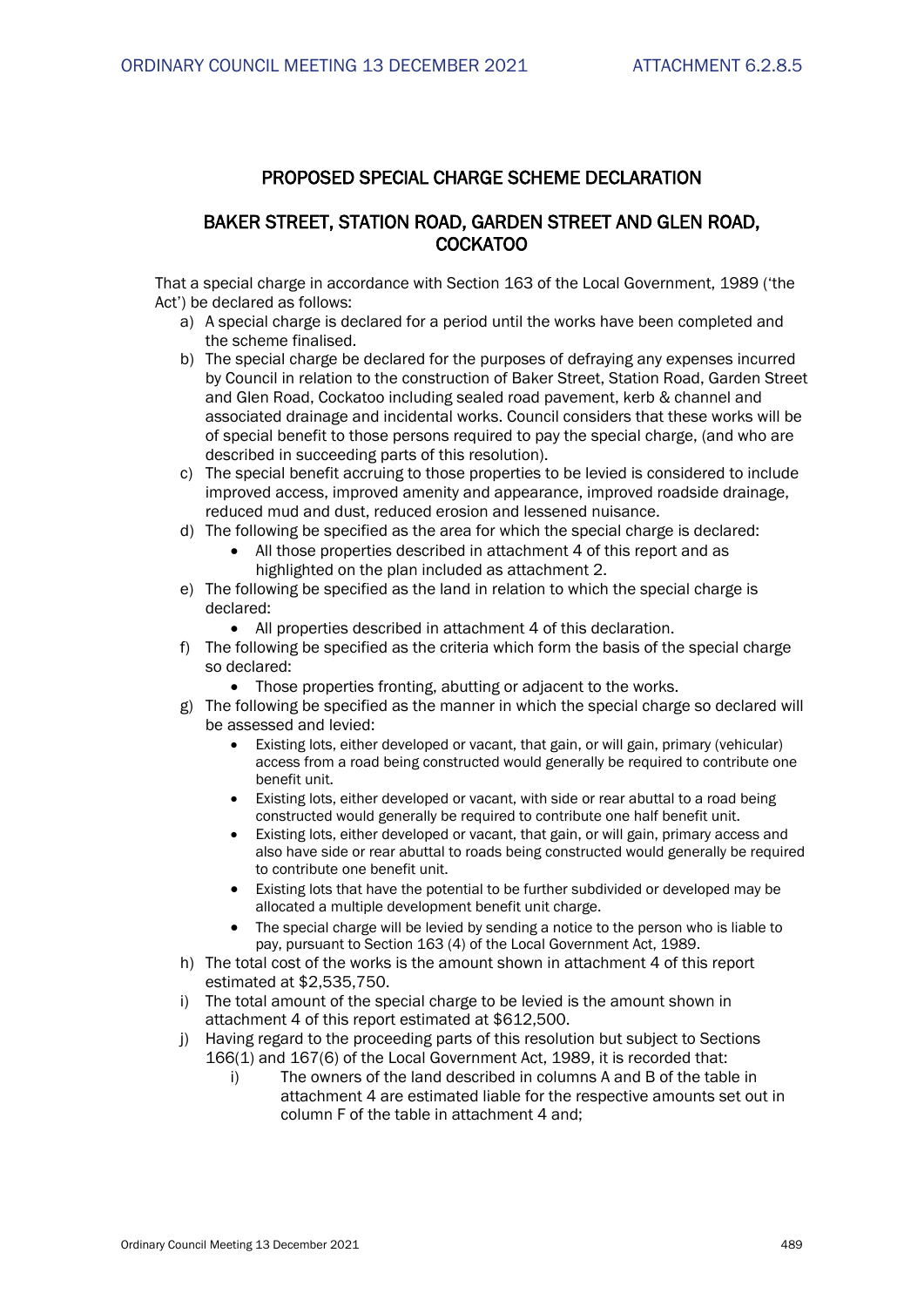- ii) Such owners may, subject to any further resolution of Council pay the special charge in the following manner:
	- a. The charge will become due and payable within one month of the issue of the notice requesting payment pursuant to Section 167(3) of the Local Government Act, 1989.
	- b. The charge may be paid by:
		- Lump sum within one month of the issue of the notice without incurring interest, or
		- Quarterly instalments of principal and interest over a period of up to seven years.
	- c. Interest will not be charged for three months after the issue of the notice provided the person liable makes timely payment in accordance with the payment arrangements that may be agreed on by Council.
	- d. In accordance with Sections 167(6)(b) and 172 of the Act, the rate of interest which is payable on instalments is set at the 180 day bank bill rate as published in the Australian Financial Review plus one percent and reviewed every three months, (provided that it will not exceed the rate fixed by the Governor in Council by order of the purposes of Section 172(2A) in which case the rate of interest shall be the maximum rate fixed by the Governor in Council by order for the purposes of this section).
- k) There are no incentives for prompt payment, rebates or concessions associated with this special charge.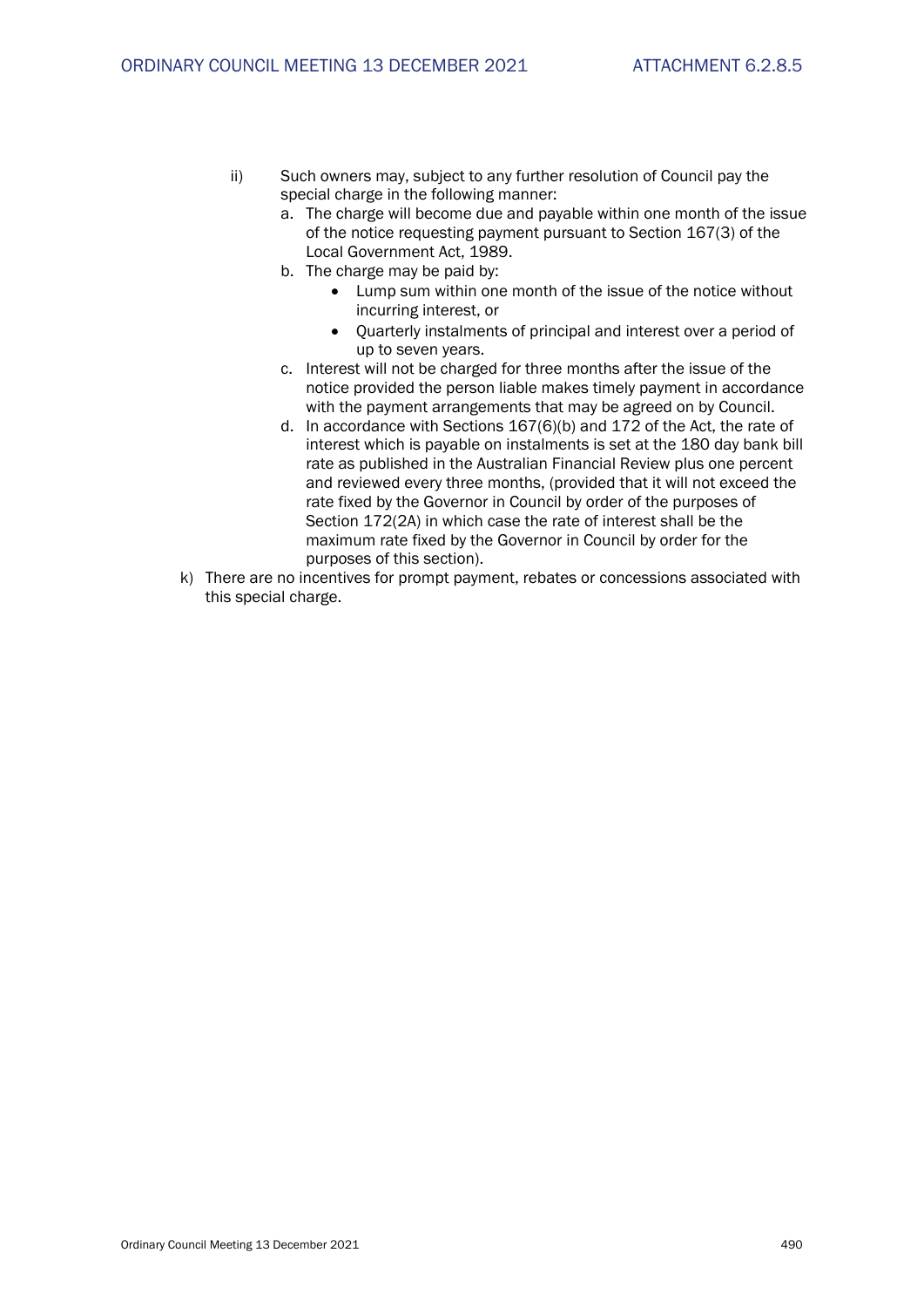### **SPECIAL CHARGE SCHEME PUBLIC NOTICE**

### **Cardinia Shire Council**

### **Notice of Intention to levy a special charge to part fund the construction of Baker Street, Station Road, Garden Street and Glen Road, Cockatoo**

Notice is hereby given that Cardinia Shire Council (the Council) intends to consider a resolution at its 21 March, 2022 meeting, (or subsequent Council meeting if necessary), to declare a special charge to partially fund the construction of Baker Street, Station Road, Garden Street and Glen Road, Cockatoo. The works will include a sealed road pavement, kerb and channel and associated drainage and incidental works.

The proposed special charge affects properties that are considered to receive a special benefit from the proposed works. Affected property owners are those fronting, abutting or adjacent to the works.

In accordance with Section 163 of the Local Government Act, 1989, a copy of the proposed declaration and details of the proposed scheme, (including plans and apportionments), may be inspected at Council's Civic Centre, 20 Siding Avenue, Officer during office hours for at least 28 days from the date of this notice.

The estimated cost of the works is \$2,535,750.

The total amount of the special charge proposed to be levied by Council is \$612,500.

The proposed declaration distributes the charges between property owners based on benefit units, with a fixed charge of \$7,000 per benefit unit.

Payment may be made by lump sum or by quarterly instalments over a period of 7 years. The notice requesting payment is intended to be forwarded 6 months after the works reach practical completion.

The scheme will remain in force until all payments have been completed and the scheme finalised.

### **Submissions**

A person may make a submission pursuant to Section 163A of the Act and it will be considered in accordance with Section 223 of the Act. A person may also request to be heard in support of their written submission by making that request in writing.

Pursuant to Section 163B of the Act, a person required to pay the special charge levied by the proposed declaration may also object in writing regarding Council making the proposed declaration.

Submissions and objections must be lodged in writing within 28 days of the publication of this notice and be addressed to the General Manager Infrastructure and Environment, Cardinia Shire Council, PO Box 7, Pakenham 3810.